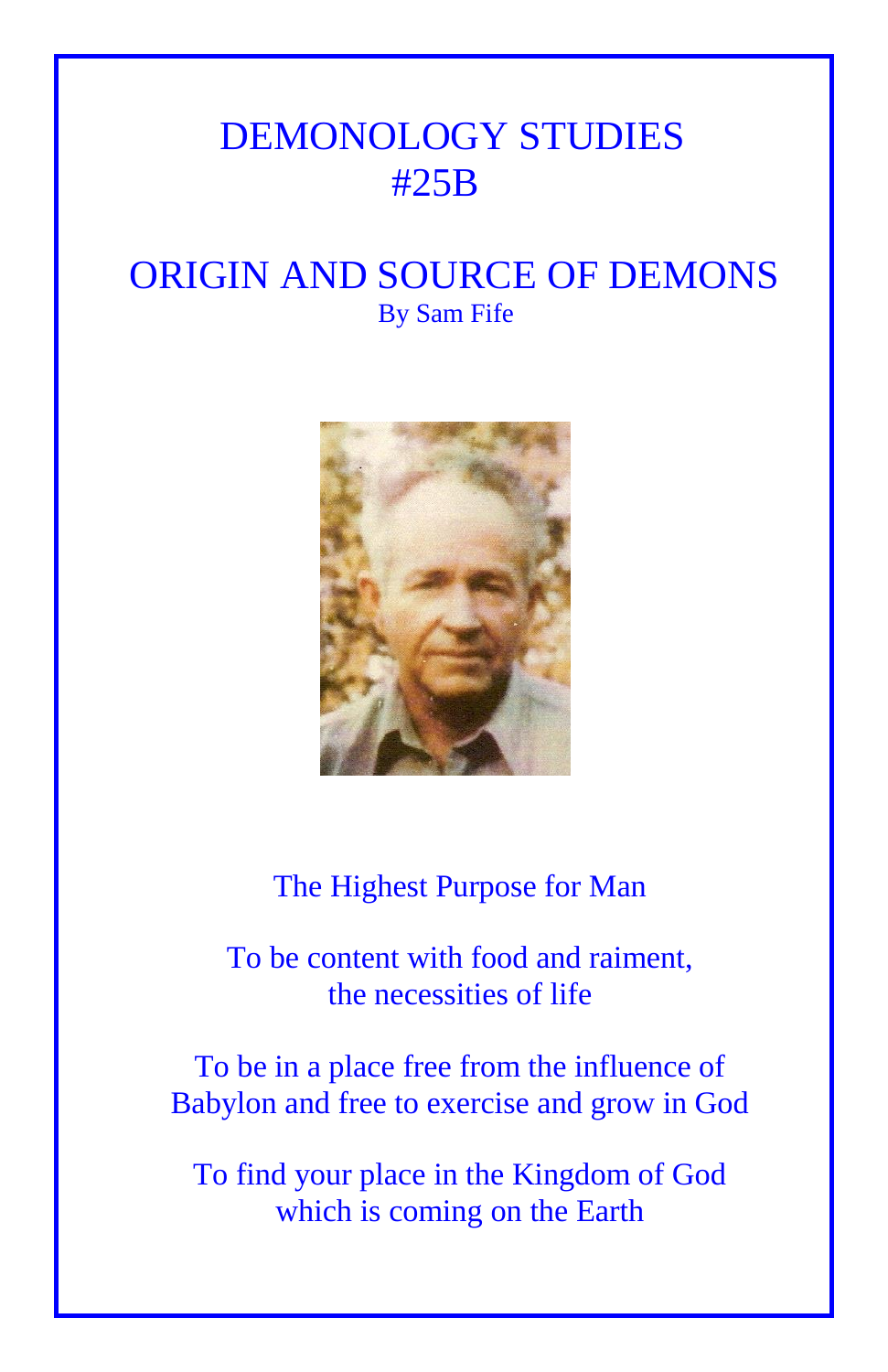## ORIGIN AND SOURCE OF DEMONS

 The first study in our series laid the foundation for our study in demonology by revealing the existence of this invisible spirit kingdom made up of Lucifer, the prince of demons, and his demon spirits as revealed to us in Ephesians 6:12.

 We also learned the dwelling place of the demoniac kingdom. Ephesians 6:12 says, "We wrestle not against flesh and blood, but against principalities, against powers, against the rulers of the darkness of this world, against spiritual wickedness in high places." We learned where the 'high' or 'heavenly' places are. They are the invisible spiritual realm that is all around us.

 We learned from Ephesians 2:2 that the Bible speaks of the 'prince of the powers of the air.' There are powers in the very air around us. This is where the demoniac spirits have their dwelling place, in the spiritual realm, the very air around us. We got an idea from the evidence given in scripture of the great number of demon spirits that are in this kingdom.

 We are going to go on to study the source and the origin of the demoniac kingdom. Where do demon spirits come from? Why are they demon spirits? The Bible reveals this to us very clearly. It reveals demon spirits were once holy angels.

 In the Book of Revelation, the 12th chapter, we are told that when Lucifer (or Satan), who is the prince of devils was once an archangel, rebelled against God, he persuaded onethird of the angels of Heaven to rebel with him. In the Book of Jude in the Bible, the 6th verse, we read, "And the angels which kept not their first estate, but left their own habitation, he hath reserved in everlasting chains under darkness unto the judgment of the great day." These true statements from scripture reveal to us the source and origin of demon spirits and why they are demon spirits.

 In order to fully understand these scriptures, we need to first understand what constituted Lucifer's rebellion against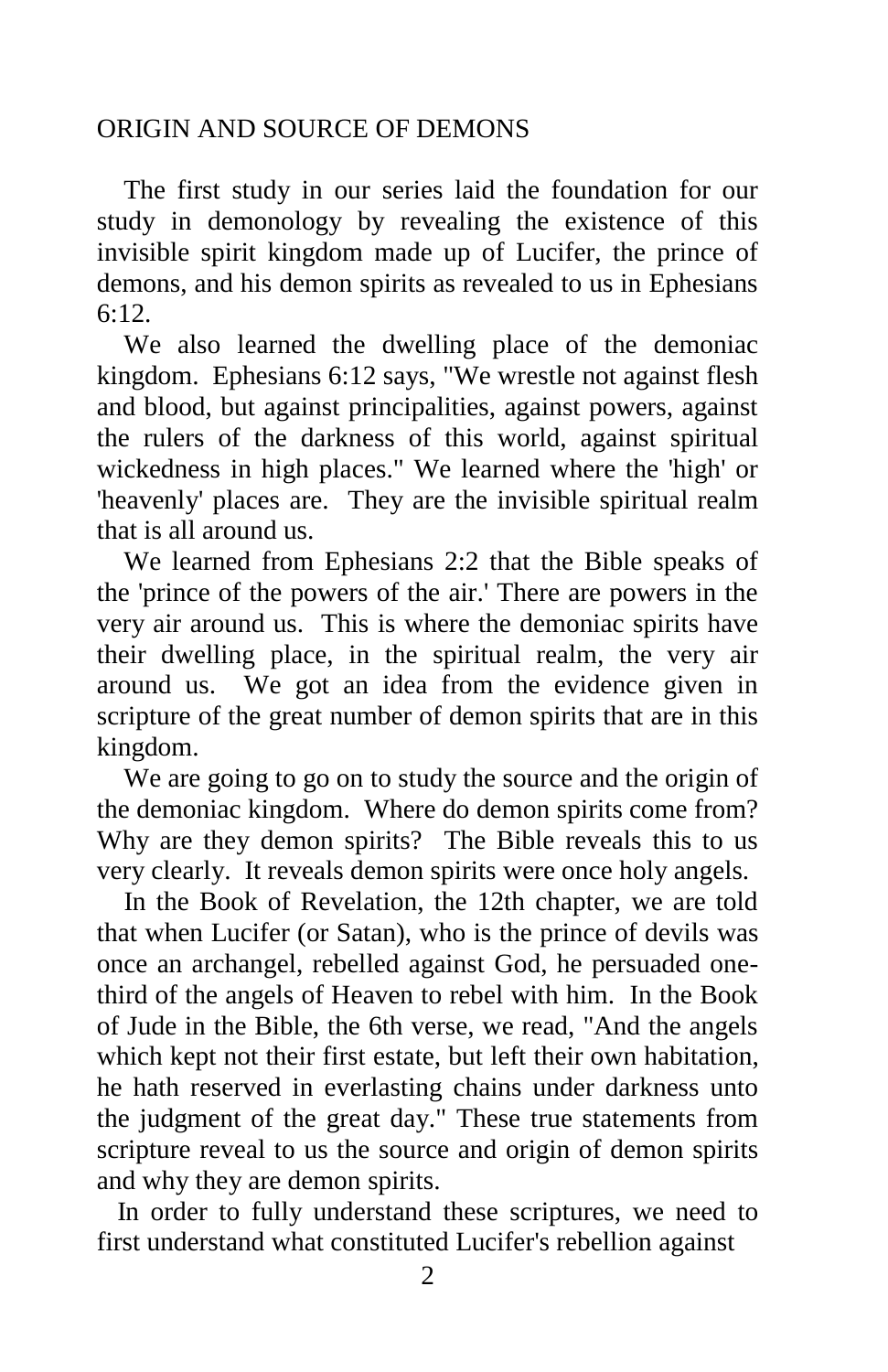God. What kind of rebellion was it? When we think of the term or word 'rebellion' or 'revolution' here on earth, on a physical plane, we think in terms of one physical being gathering together an army of men (other physical beings) and marching against a physical king or physical government. If we are not careful when we think of Lucifer's rebellion against God, we will also get a mental image of the same. But, this is in error.

 In the first place, we have already learned in our previous study of the heavenly places that God is not a physical being. God does not exist in a physical form. He is omnipresent spirit which fills the whole universe. Scientists tell us that there are more worlds out there than all the individual grains of sand on all the beaches in all the world. Therefore, you cannot put God in a physical form. He is too big for that. So you cannot have Lucifer marching against Him to overthrow Him in any one place with an army of physical beings.

 This is not what constituted Lucifer's rebellion against God. No one can do anything against God personally. He stands in His omnipotence, His almightiness wrapped in the cloak of His power. No one can personally hurt Him or do anything against His person.

 This was not what constituted Lucifer's rebellion against God. He rebelled in the beginning before the world was. He rebelled against God's purpose and plan for his existence. God had created him to be an archangel in His heavenly system and to have a certain amount of authority and power over the rest of God's Heavenly system. But, Lucifer desired to have greater authority and rulership over God's creation. He began seeking to fulfill these desires by taking authority and rulership over the rest of God's creation desiring to have all authority, that place which is reserved for Jesus alone. When he sought to fulfill this desire, he was rebelling against God's plan for his purpose. It is in this sense that he rebelled against God.

 The only way that any one can be in rebellion against God is by rebelling against His plan and purpose for their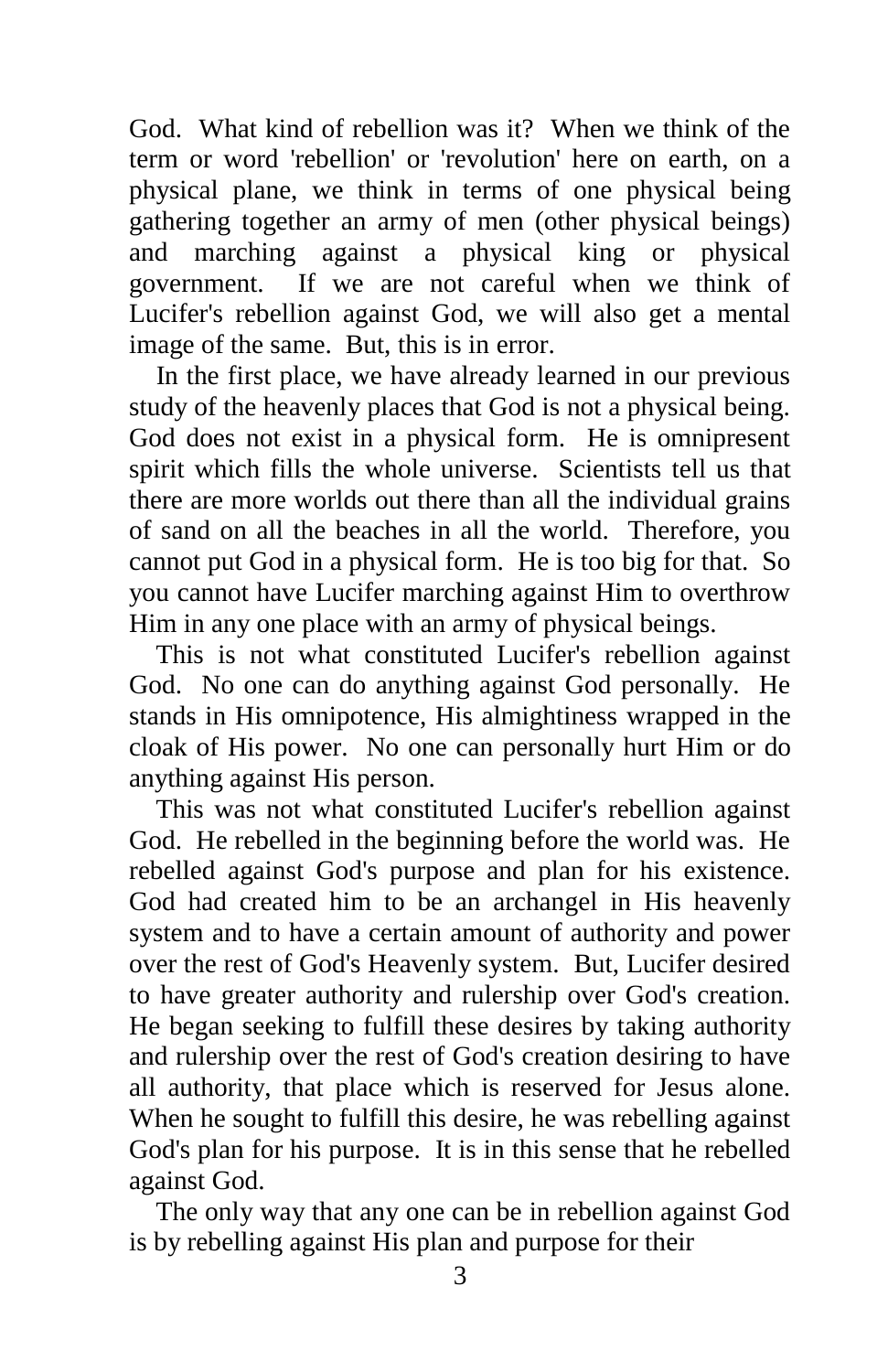existence or for their life. This is the way human beings are in rebellion against God. God has a definite plan for each of our lives. But so often, early in life, instead of waiting and seeking God's plan for our life and existence that we may walk in it, we begin to have aspirations and desires of our own. "I want to do this with my life" or "I want to do that." "I want to be a business man and marry this woman." "I want to marry that man."

As we begin seeking to fulfill these aspirations and desires (and we do), we are in direct rebellion against God's purpose and plan for our lives. This leads only to misery and frustrations until some day we turn back to Jesus and let Him begin to lead us back into God's plan for our lives.

 This is what happened to Lucifer. He rebelled against God's plan for his existence. It has already been stated that this is the only way any one can rebel against God. You cannot hurt God's person. You cannot do anything to Him personally. He stands in omnipotence, omniscience, and omnipresence. He is all powerful, and no one could even nick His armor of protection to hurt Him personally. We just cannot hurt God personally.

We can only hurt God by hurting the rest of His creation. This is what Lucifer did. We cannot serve God personally. We cannot do anything for Him personally. He needs nothing from us. His Word says, "The Heaven is my throne, and the earth is my footstool: where is the house that ye build unto me? and where is the place of my rest?" Once David or Solomon thought that they would build Him a house, God spoke this to them.

 Again we repeat, we cannot do anything for or against Him personally. We can only hurt Him by hurting His people, and the rest of His creation. We can only serve by serving our brothers and sisters, and the rest of His creation. It is good for Christians to know this.

 Lucifer began to have aspirations and desires above and beyond God's plan for him and in seeking to fulfill these aspirations and desires, he was in rebellion against God.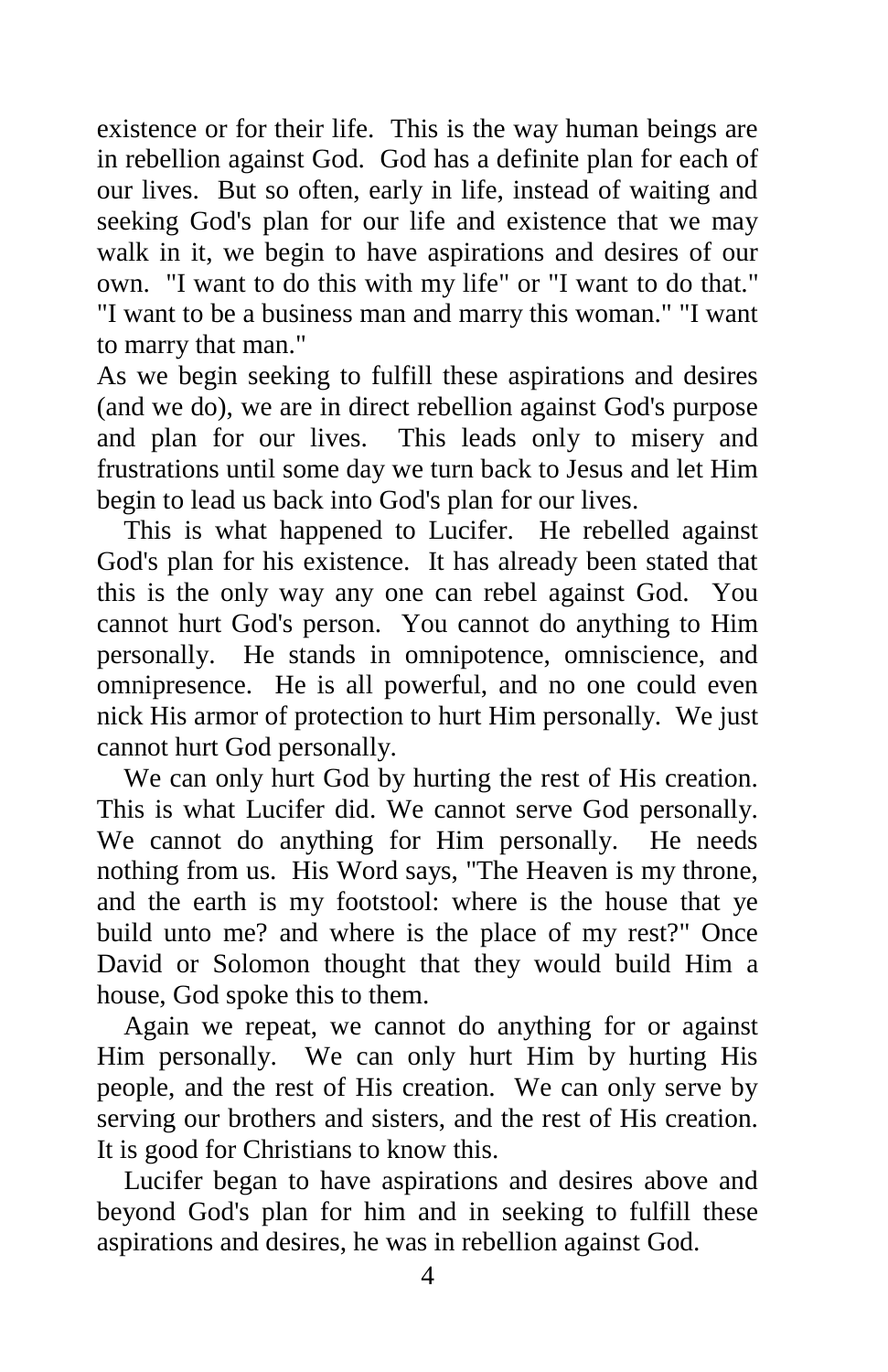Then Lucifer persuaded, the Bible says, one-third of the Holy Angels in Heaven to rebel with him against God. That is, he persuaded them also to have aspirations and desires above and beyond God's plan for their existence. God had created them to be angels but not to have rulership and authority over one another.

 When Lucifer persuaded them to begin to try taking rulership and authority over the rest of the angelic creation, they too were having aspirations and desires above and beyond God's plan for their existence and so were in rebellion against God. They left their first estate, God's first plan for their existence, and they thought to have a higher estate, a higher habitation. Jude 6 says that those angels (including Lucifer) who kept not their first estate but left their own habitation, God reserved in chains of darkness unto the judgment of the great day. Because they rebelled against God, they thought to leave their first estate, their first habitation, God's plan for their existence, the Bible says, "God hath reserved in everlasting chains under darkness."

 Now this does not mean that God took some literal chains and tied up these angels. These angels are not physical beings, they are spirit beings. So, they could not, of course, be bound with physical chains. This means that when Lucifer and his angels began to have these aspirations and desires which were more than God planned for their existence and they begin to move to seek fulfillment of these desires, to take authority over the rest of God's creation, at the point where they began to do this, they walked out of the leadership and communion with, and guidance from the light of God's Holy Spirit. They cut their communion with the Spirit of God and walked out into darkness.

 The Spirit of God was leading them into perfect peace, joy, and happiness as He enabled them to walk God's plan for their existence. When they rebelled against that plan, turned to go their own way, they turned away from the leadership, the light, and the guidance of the Spirit of God. They walked out into darkness. It is in this sense that the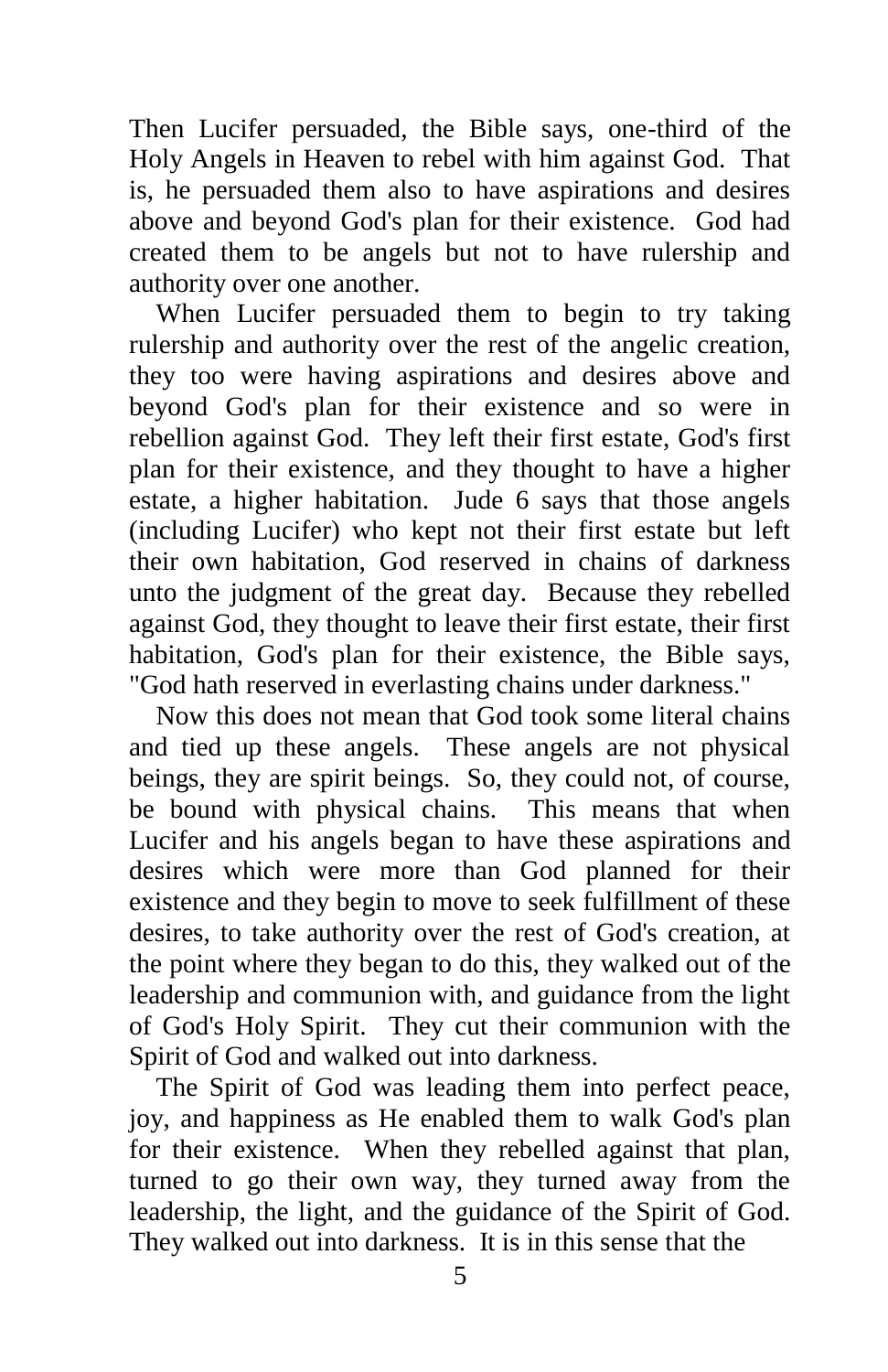Bible says, "God hath reserved in everlasting chains under darkness." It is not that God looked down upon the instant that they turned from Him and said, "Now you rebelled against me, and I am going to drop a curtain of darkness over you."

 The true picture is that God in His Wisdom, foreknowing all things before the creation ordained it so when a being has desires outside His plan and purpose for them, and they begin to seek fulfillment of those desires, they walk away from the leadership of His Spirit and into darkness. Since God allowed it to be so in His creation, it is in this sense God reserved them in chains of darkness. They walked out into darkness, and lost the light of God. When they lost the light of God, the holy angels began to sink into depravity. They have had hundreds of thousands of years in which they have been walking in darkness, sinking into deeper and deeper depths of depravity until they have become demoniac beings, demon spirits, evil spirits. And this is the origin and the source of demon spirits. This is why they are demon spirits. They were once holy angels who have degenerated away from the leadership, the light and the union with the Holy Spirit of God into darkness. They have degenerated unto the most evil and depraved spirits. That is why the Bible calls them unclean or evil spirits. They were not always unclean. They were not always evil. They became so as a result of their rebellion against God's plan for their existence walking away from the leadership of the Spirit of God into darkness.

 We can illustrate this with the experience of human beings. All of us who have walked with God for some time have known Christians who once walked close with God, were in church every Sunday. The Spirit of God was leading them unto God's plan for their lives. Then all of a sudden they do not show up in church one Sunday. What has happened? Well, business has become good, or they began to make money. This person bought a boat. Instead of coming to church that Sunday, he felt he must go to the lake and try out his new boat.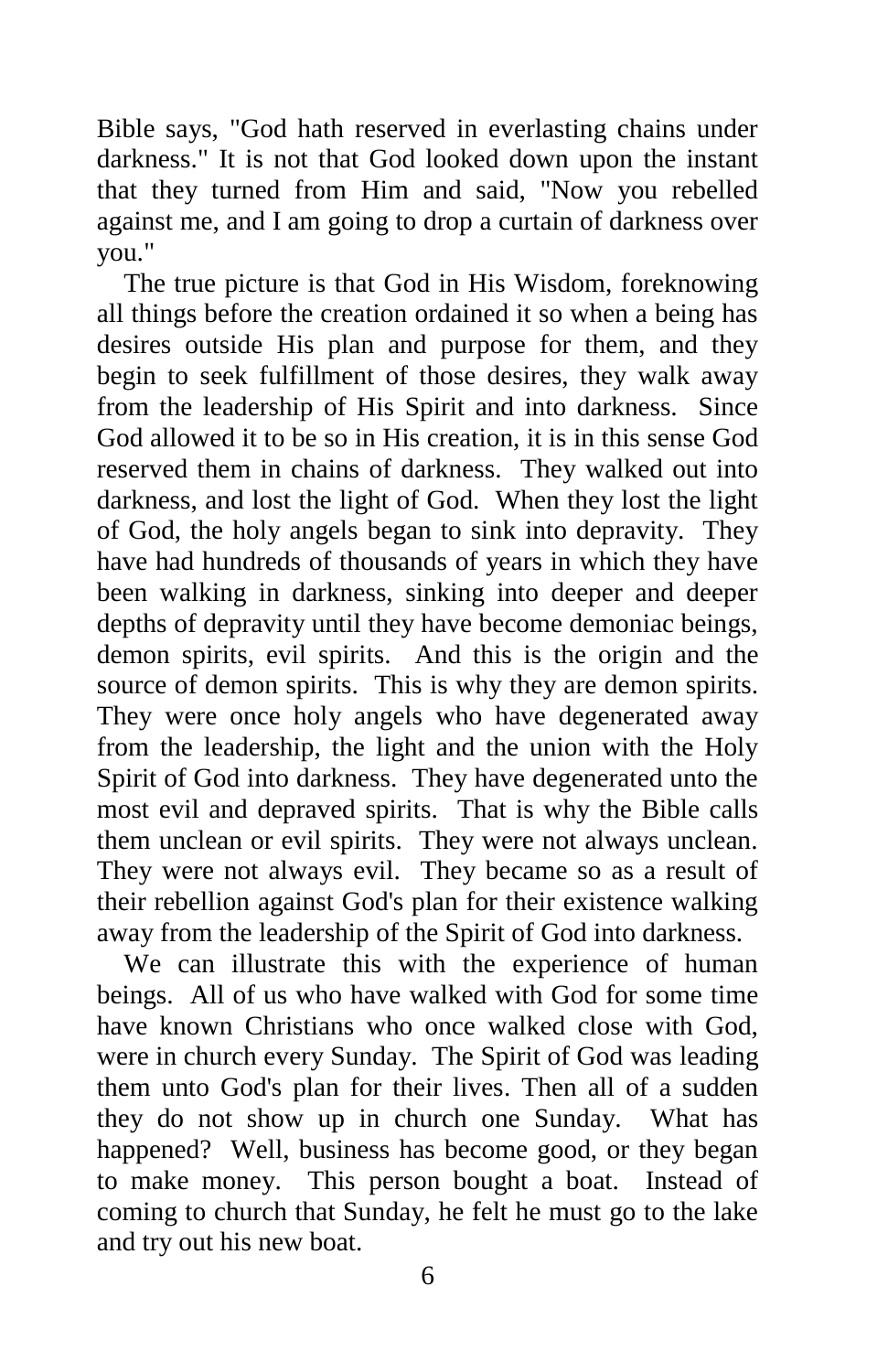At the point where he does so, he walks away from the leadership of the Spirit of God. He has planted that boat between him and the light of the Spirit of God. He has cut his communion with God. The Holy Spirit wanted to lead him down to the House of God on Sunday morning so that he might be fed on God's Word, get strong and be led on to God's plan for his life. But he planted that boat between him and the leadership of the Holy Spirit. Sunday found him out on the lake. At the point where he did so, he had walked out into darkness away from the leadership and light of the Spirit of God.

 Now with some people, as the Spirit speaks to them and reveals what they have done, they will be wise enough and strong enough to be back in church next Sunday morning and try out the boat from then on during the week. This man does not do this. He might come back the next Sunday morning, but the following Sunday he listens to the lie of the devil, "Well, I have to work hard during the week and this is the only time I have." Instead of letting the Spirit lead him to the most important thing in his life ... being fed from God's holy Word in the House of God, he plants that boat between him and the Holy Spirit again, and he is back out on the lake Sunday. And, he is back in darkness again.

The next Sunday he has become weaker, and he is out on the lake again, and again and again and again. He has walked out into darkness. Pretty soon he stops coming to church altogether. Why? Because he has walked out from the light and the leadership of the Holy Spirit into darkness, and he has begun to sink into depravity.

 When you see that person six months later in his home, the devil has slyly led him under his dominion and guidance causing friction between him and his wife. You will hear that person burst forth with a stream of curse words which he had long ago laid aside when he came to Christ. You see him a year or two later, you'd find him at the corner bar room drinking beer again from which he long since turned again from when he turned to Christ. Why? He walked down into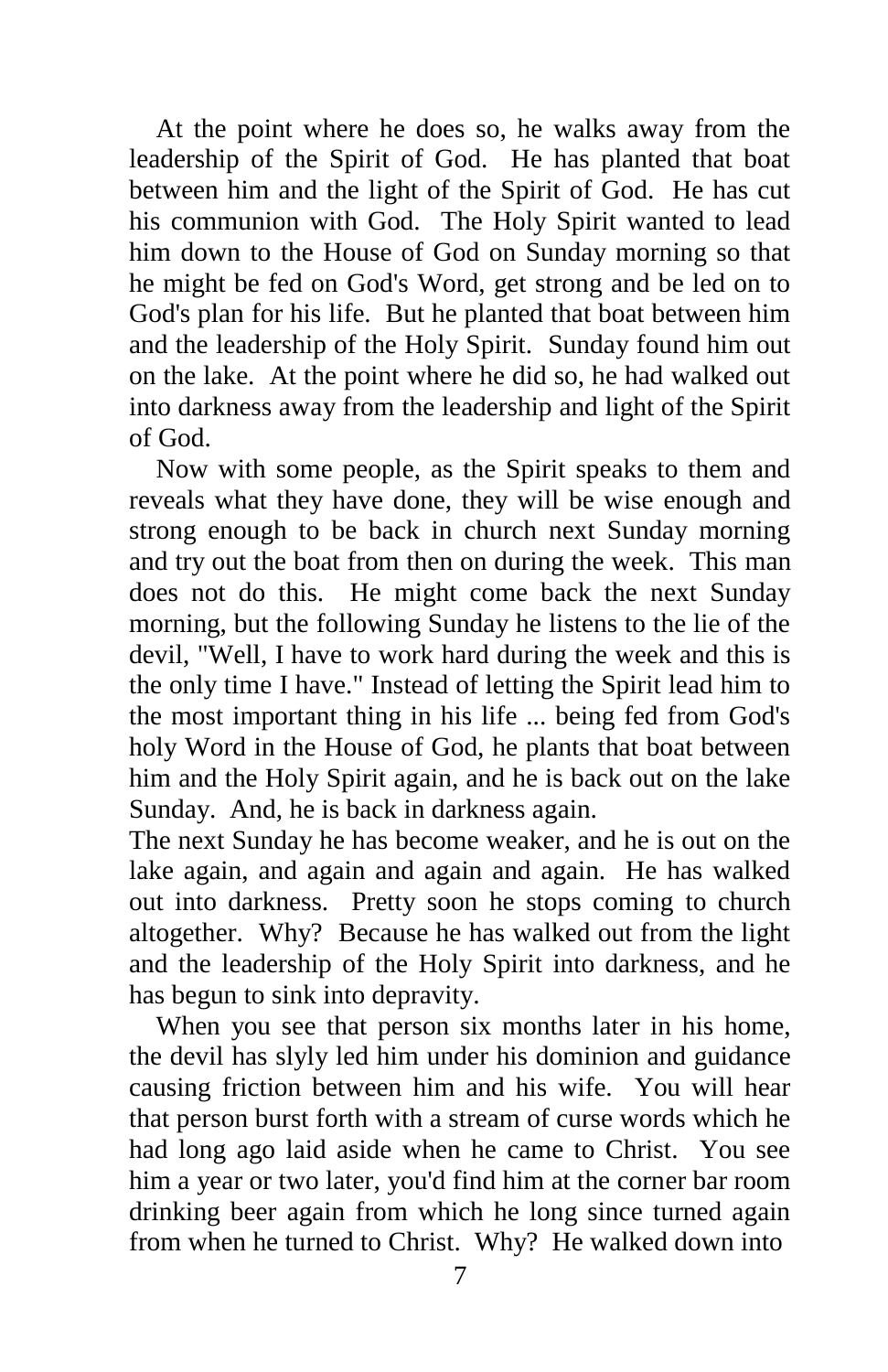darkness, and he is sinking into depravity, and he is going down, down, down into degeneration and depravity in his mind and in his spirit.

 If we could think in terms of hundreds and thousands of years for this person, that the once holy angels have had to sink into darkness and depravity, that person went down the road he was going, he too would wind up an evil demoniac being.

 This is what happened to Lucifer and the once holy angels which rebelled against God's plan for their existence and sought to take greater authority over the rest of God's creation, leaving their first estate walking out into darkness away from the light and the leadership of God. They have sunk into the very depths of depravity and degeneration and have become the most evil beings of all God's universe so that the Bible calls or describes them as evil, unclean spirits. If you want a view of the nature that these once holy angels have attained, the evil nature to which they have attained, that they have sunken into and see just how evil they are, study the two symbols or figures that the Bible uses for

Lucifer and his demons.

 One symbol is the serpent, the other is the lion. The Bible uses the symbol of the serpent for the devil and the lion for the devil and his demons. "The devil as a roaring lion, walketh about, seeking whom he may devour." (I Peter 5:8)

 First, we will consider the serpent. The serpent is the most deadly being of all God's creation. When he bites you in the leg, he leaves only two little pin points, fang holes, which do not seem very large or very important. But, in doing so he injects into your system and blood stream a poison which permeates every portion of our being, and we begin to die.

 Secondly, if we want to see the tremendously depraved nature that demon spirits have, we study the second symbol, the lion. Now a lion goes through the forest, and he is always seeking something to kill, not particularly because he is hungry, but because he lusts to kill. He hungers to kill. It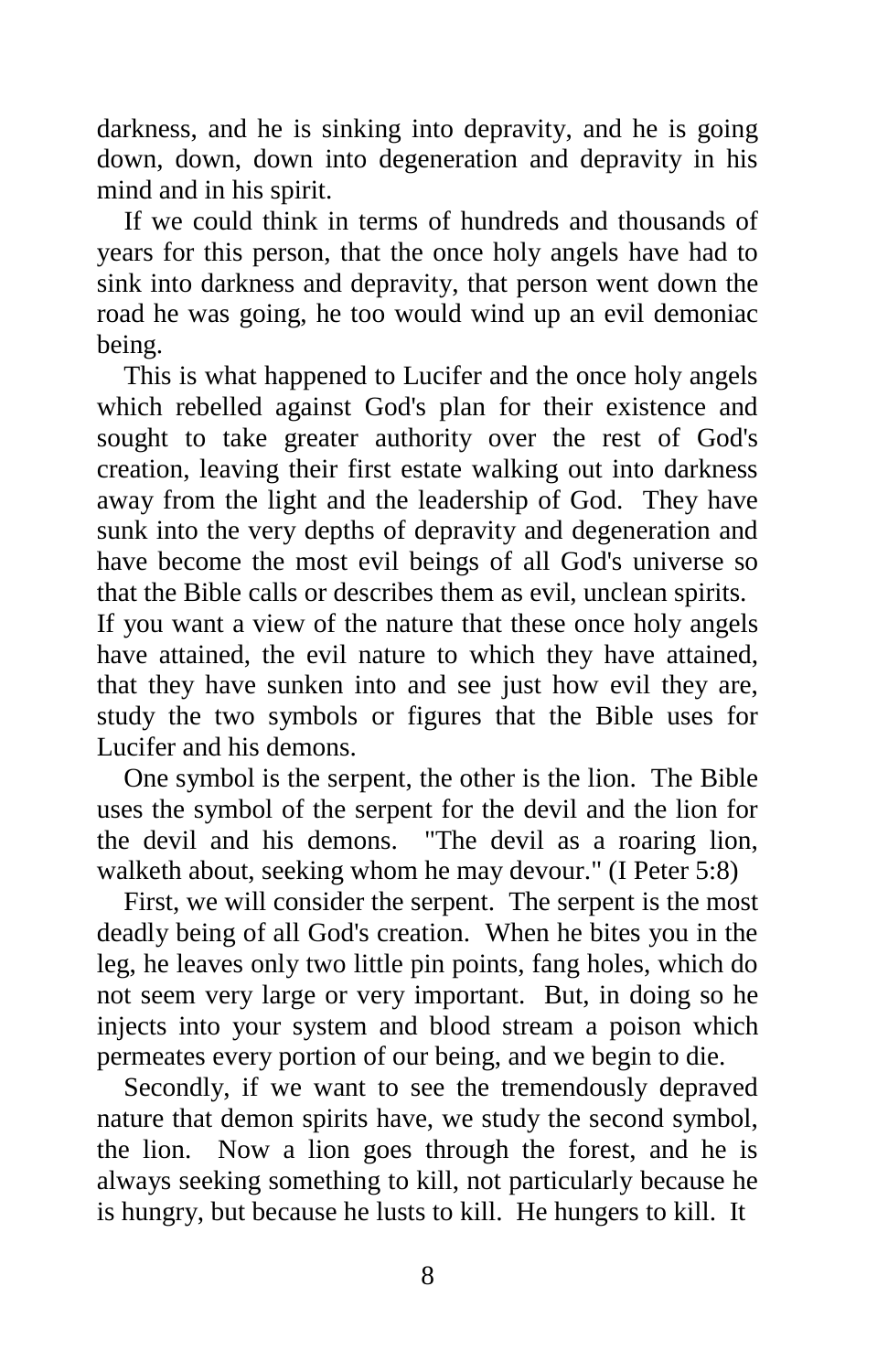is his very nature to kill. Therefore, his inner being is continually crying out to be killing something.

The only way he can get any satisfaction from the cravings of his inner being is either to be killing something or seeking something to kill. It is his very nature to do this. That is why the Bible uses the symbol of a lion as it has a nature that cries out to kill.

 We have read in the paper often of someone who has taken a young lion and raised him from a cub to an adult lion, to the maturity of the lion. Then suddenly an accident happened. The person cut himself or something, and the lion got the smell of blood and immediately his lustful nature took over. The lion pounced on the person, and if someone did not get to them, he would have killed him. This is because his true nature takes over. He has a nature which cries out to kill, which lusts to kill, which cannot be satisfied or find peace except that he be thinking of something to hurt or be hurting or destroying,

 This is the true picture given to us scripturally, beloved, of the evil nature of the beings that we have to do with as Christians, that we have to fight against as Christians. That enemy is seeking to hurt us, to ultimately destroy us. They are a great invisible kingdom of principalities and powers which are seeking continually to hurt and to kill human beings. Why? Because that is the kind of beings they are. That is the nature that they have, a nature which just lusts and cries out to hurt and ultimately to destroy. This is a nature by which they can have no satisfaction for their inner cravings except that they be seeking or searching out someone to deceive, tempt, vex, oppress, depress and ultimately destroy.

 This is what Jesus meant when He said in Matthew l2:43, "When the unclean spirit is gone out, of a man, he walketh through dry places, seeking rest, and findeth none." This denotes a spirit who is forced to exist in the air with no body of either HUMAN or ANIMAL in which they can be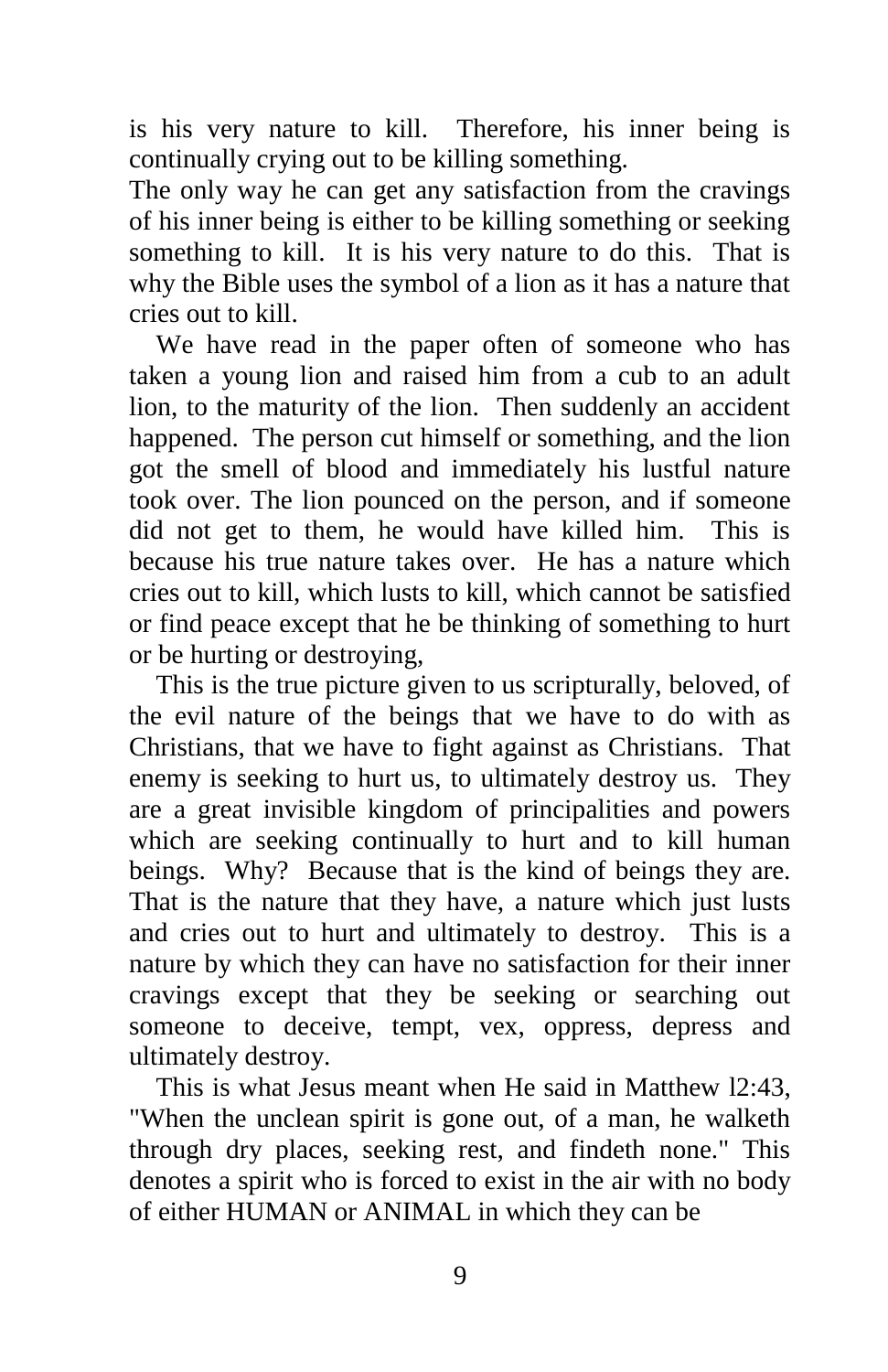dwelling and doing that which is their nature to do. They are miserable.

 Any being that cannot be doing that which is his nature to do is miserable. If it is your nature to love, and you cannot be loving, you are miserable. If it is your nature to laugh, and you cannot be laughing, you are miserable.

 The demoniac nature is to hurt, deceive, tempt, depress, vex, oppress, afflict, and ultimately destroy. If they cannot have a body to indwell (either human or animal, preferably human) in which they can be doing this, they are miserable. If they cannot be indwelling a body through which they can be manifesting their nature, they are miserable.

We can illustrate this also with human experience. We human beings have a nature that loves the fresh air and sunshine, the flowers, the birds, the trees, and fellowship with one another, particularly we who have been born again. We love fellowship in the Lord with one another. Take any one of us and put us in a cell six feet high, two feet wide, with no windows or no doors. If we were kept locked up with no means of being able to manifest our nature, we would explode, we would become insane. We, too, would become demoniac.

 This is the picture of a demon spirit, as Jesus said, that had been cast out of the body where he had been dwelling. He is forced to exist in the air with no means of satisfying its lustful evil nature which cries out to be hurting and deceiving. He is miserable. "He walketh through dry places, seeking rest, but findeth none."

 We are going to study that statement of Jesus a little further in our study of demon oppression. This reveals to us the evil, depraved nature of the enemy that we war against as Christians in the Christian warfare.

 When they are forced to exist in the air, they can get a little bit of satisfaction for their nature out of deceiving and tempting human beings which they can do from the outside of a person. But, this is very little satisfaction for their nature. They are yet miserable when this is all they can do.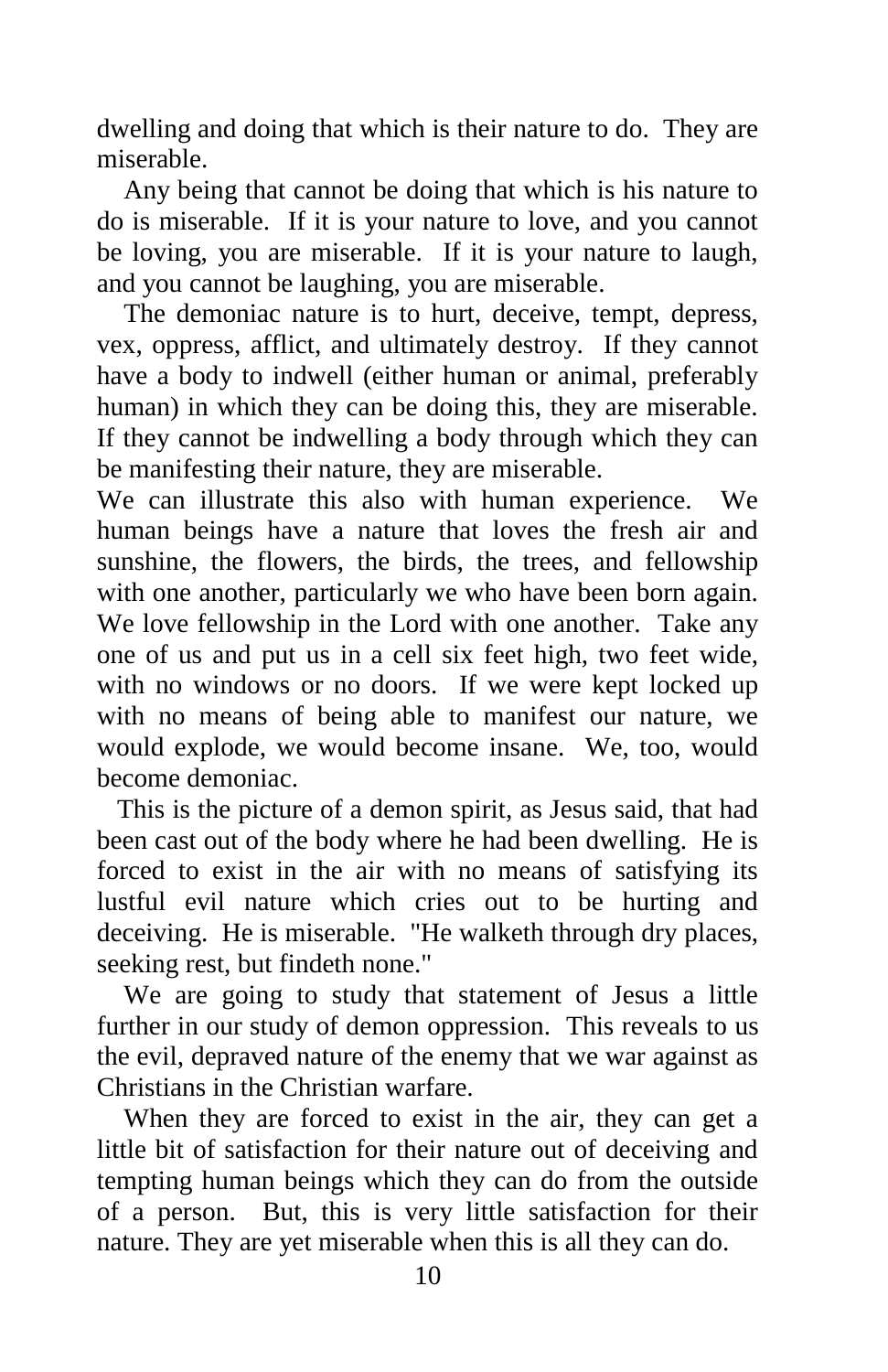Let us again illustrate this from our experience. We who are Christians, who are born again, get supreme satisfaction and joy for our Christian nature, when we can sit down and share with someone the truth about the Lord Jesus. When that person is absorbing every word, and we lead them to Christ, and then we can share with them the Precious truth concerning the Baptism of the Holy Spirit, and kneel down with them and Pray, and see them filled with the Spirit of God, just lost in Him, this is supreme satisfaction for our nature. It is supreme joy. But, if we are talking to a Person trying to Present Christ and that person is looking in every direction other than at us and is not really hearing what we say, we go away and get just a little bit of satisfaction out of knowing that we have tried. Still there is the crying out in us to see that person saved and filled with the Spirit of God.

 Even so, demon spirits that are forced to exist outside of anyone that they cannot be indwelling, they do their work of tempting and deceiving. But, unless they can so tempt and deceive a person that they can indwell that person, they are miserable as they are forced to remain on the outside.

 They try to present their evil ideas to a person's mind. That Person might have his mind filled with the labors of the day as a busy person and not idle minded. He continually is thinking about his business and job paying no attention to the tempting voice of the demon spirits that seek to project their evil ideas into that person's mind or particularly if they are trying to tempt a Christian and he refuses to accept their evil ideas, they get a little satisfaction out of that. They go away feeling, well they have tried. Still their nature cries out within them to so succeed in their deceiving and tempting that person that they can indwell him and truly begin to manifest their evil nature through that person. Until they can do so, they long to be so tormenting that person that they can ultimately destroy them, therefore, fully satisfying the cravings of their inner nature.

 I hope we have presented to you a real picture of the nature of the demon spirits who are resisting the coming in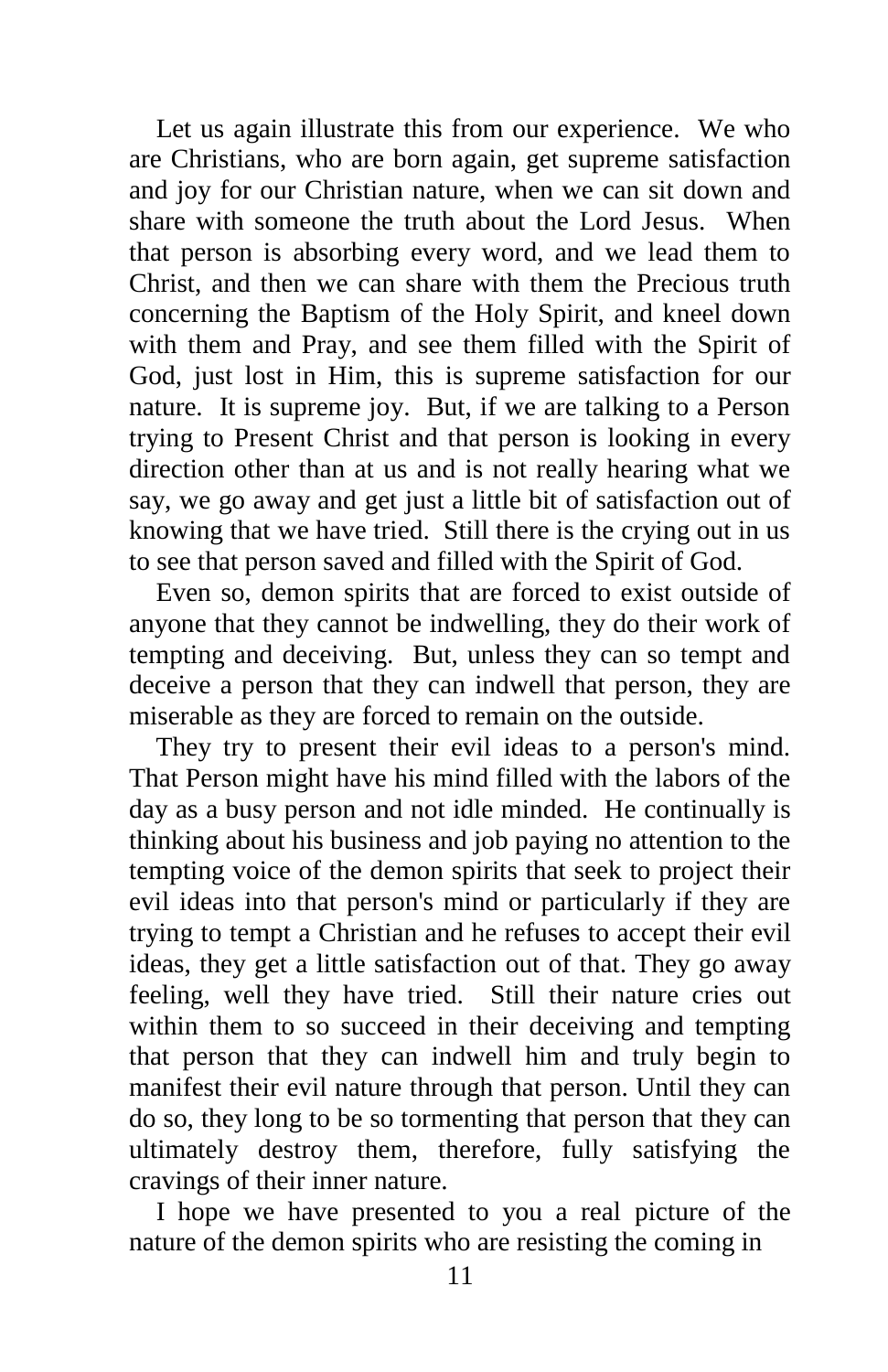of the kingdom of God. They are not only resisting it but are seeking to destroy all humanity because their very nature cries out to destroy.

 Contrary to what we have been taught in the past, Lucifer and his demons are not doing what they are doing and resisting Christ and His wisdom simply because they are mad at God, and they want to get revenge. Neither are they seeking to overthrow God's kingdom here on earth just to overthrow God. They do what they do simply because they can do or be nothing else. Their nature forces them to do the evil things that they do, and to be what they are. They can do nothing else, because that is the nature in which they have degenerated.

 If Lucifer could have taken authority over the rest of God's creation and usurp the place of Jesus and still remained the being that he was when God first created him as an archangel, he would have been very glad. He had nothing to do with becoming the degenerated, depraved spirit that he is now. This was not his desire. He did not know things were going to end up this way. He thought he would take authority over the rest of God's creation and still remain the same wise being he was then. He did not want to be a demon, a devil. Now he does what he does because he cannot help himself. He still seeks to take complete rulership over the rest of God's creation and fights the war to do so. But now it is not just in order to rule over them but that he might destroy them. His very nature now cries out that he destroy.

 This carries a great truth for human beings. We pointed out that Lucifer would have liked to satisfy his desires which were against God's plan for him and still remain the wide capable being that he was as an archangel. He did not know that the way he was going would lead to what he is now. Those human beings who think that they can depart from the plan of God for their lives and play around with the world a little bit satisfying their aspirations and desires do not believe or know that it will lead to a downward road of darkness and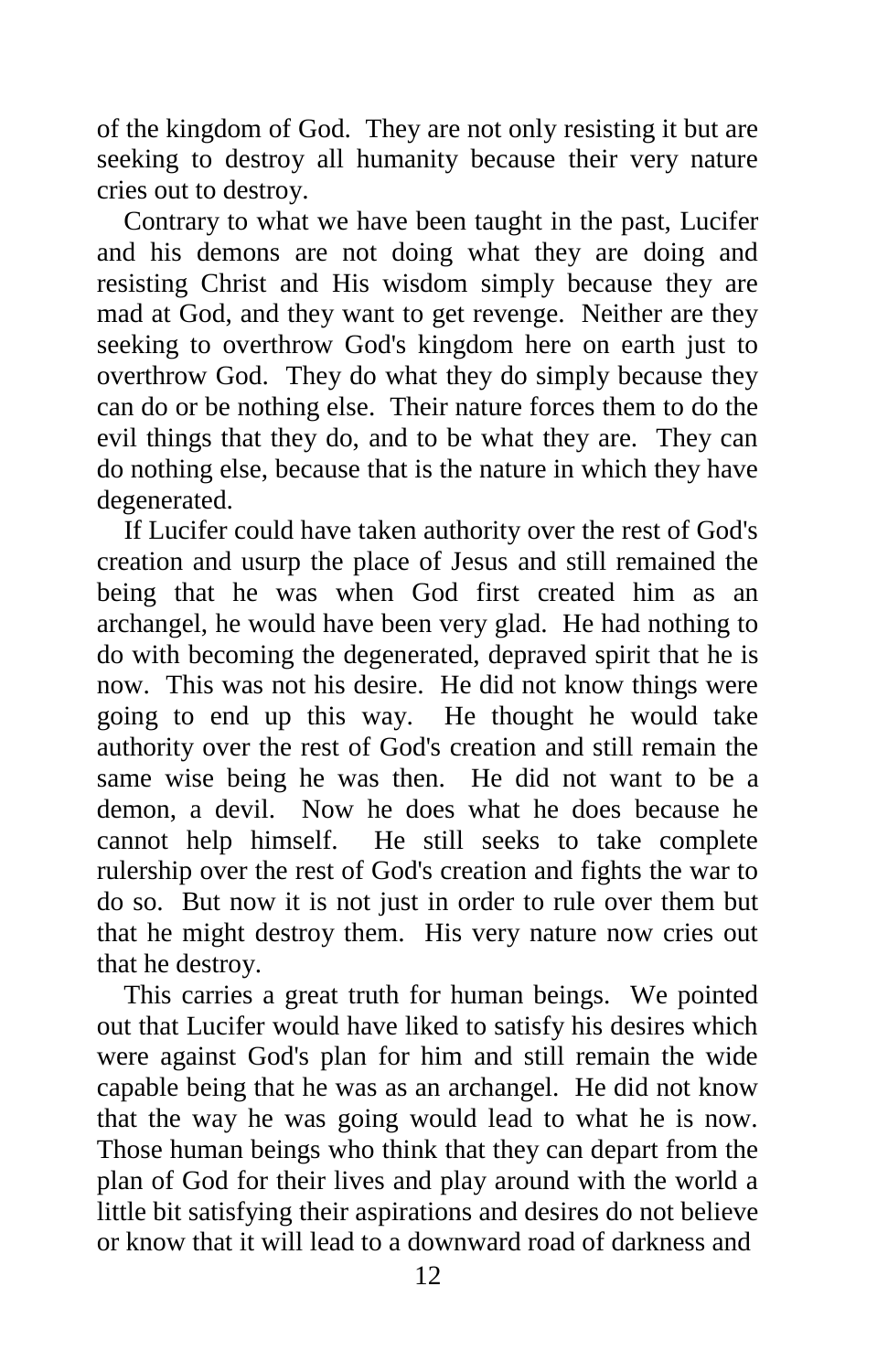hell. If they did, they would not go that way. Like Lucifer who walked out of the leadership of God's Spirit, they begin to play in darkness and the road leads to depravity. As they go that way, they sink into greater and deeper depths of depravity until they have no strength to pull themselves out of it. Then only if they come to Jesus can they pull out.

 Many people of the world have gone the way of Lucifer and his demons. When they walked out into darkness and depravity long ago, out of the light of God, out of His leadership and were reserved in chains of darkness, they went further and further into that darkness. Do not think that the Spirit of God did not try to call them back when they started on their downward road. God loves His creation. Do not imagine that the Spirit of God did not try to woo Lucifer back to Him. But he had walked into darkness and continued to walk into darkness and sink into depravity until the day came when they passed the point of no return. When they became so hardened that God knew they would never turn back to Him, He had to let them go. Passing the point of no return, they became doomed to darkness and depravity, lost forever. The only end that God could provide for them was that time in the judgment day they would be separated unto their hell, there to exist separated from God and His heavens.

 This is what happens to the people lost of this world. They have turned away from light and leadership of the precious Spirit of God. They seek to plan and fulfill their own lives instead of seeking God's plan for their lives. They have walked out into darkness. The Spirit of God would woo them back, but they keep going into the world and into darkness. The day comes when they pass the point of no return. Their mind and their spirit becomes so hardened that even when they hear the precious voice of Jesus and the Gospel of Jesus, they have no strength to turn back. They are doomed to eternally go down into darkness and depravity, continuing further in that depraved doomed state.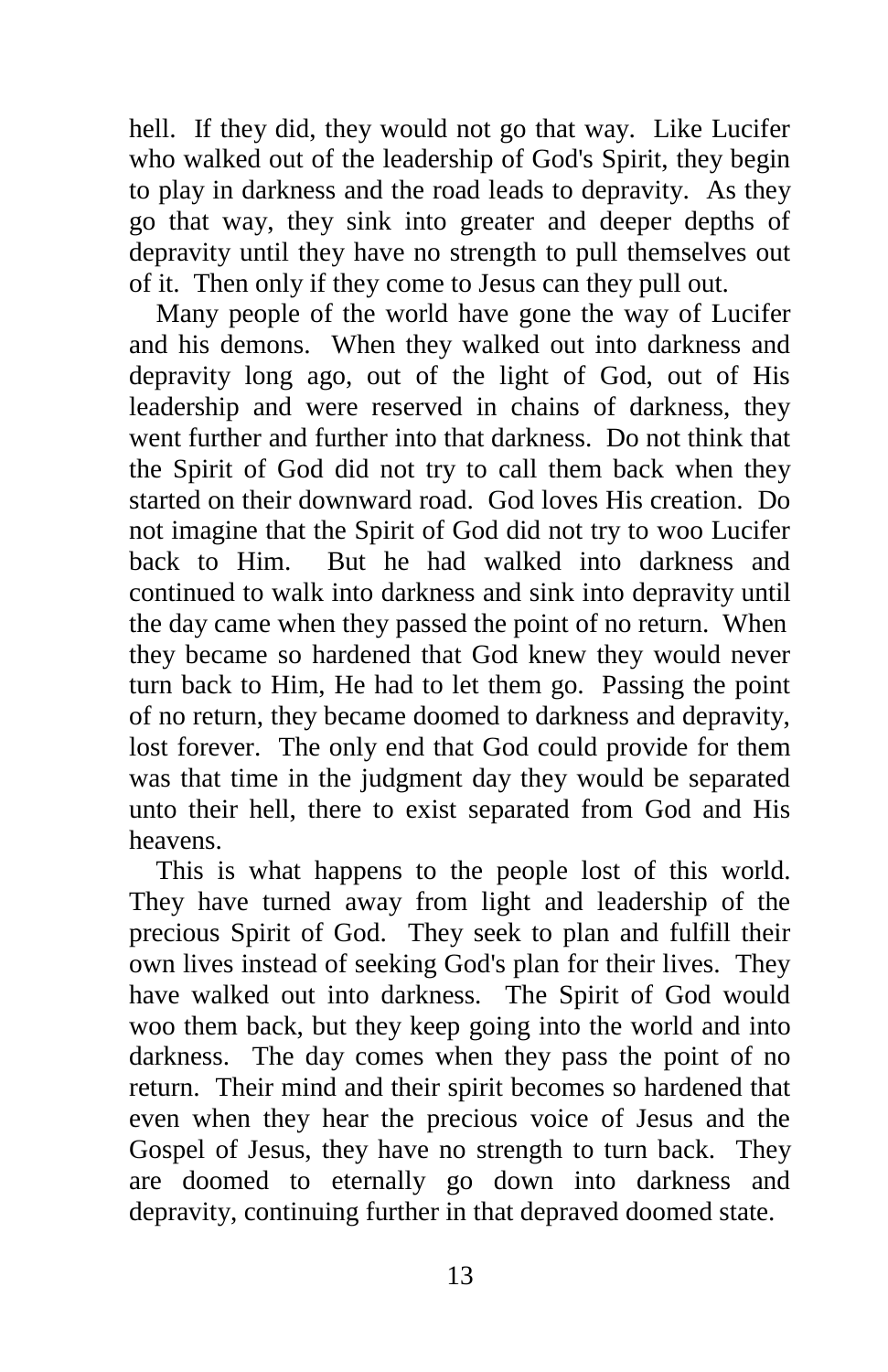This is their hell where they will exist forever when all things have come to an end.

 So we have learned the source and origin of demon spirits, where they came from and why they are with us. Once holy angels, they have fallen into deep depravity sinking into that degeneration for thousands of years to the evil depraved beings that have the nature which simply cries out to destroy.

 In the closing portion of this study, we would like to reveal to you a picture of the scope and the size of this demoniac kingdom. To do this, we again study the symbol that God's Word uses for the demoniac kingdom, the serpent family.

These symbols which God uses in scripture are perfect symbols which when we study them, they reveal to us much truth.

 In Romans 1:20 we read, "For the invisible things of him from the creation of the world are clearly seen, being understood by the things that are made, even his eternal power and Godhead." This tells us that God in His wisdom at creation made things (visible) symbols of invisible or spiritual truths about God and His creation. This is why the Bible uses water as the symbol for the Holy Spirit, and the serpent as the symbol for the Satanic kingdom, and seed as the symbol for the Word of God. He did this not because He just decided to use these things as symbols but because the Spirit knew that God had made visible things symbols of invisible spiritual truths. When we know this truth and our spiritual eyes are opened, we can see symbols all around us which proclaim to us spiritual truths.

 Sometime ago when I was in Arizona, I saw trees hanging on the mountain side stunted and gnarled. The leaves were brown, and the trees were barely struggling to remain alive because they had very little water. This proclaims to me the truth that human beings who have not the water of God's Spirit pouring through them will lead stunted, gnarled dry lives barely able to remain alive because they have very little of the water of God's Spirit.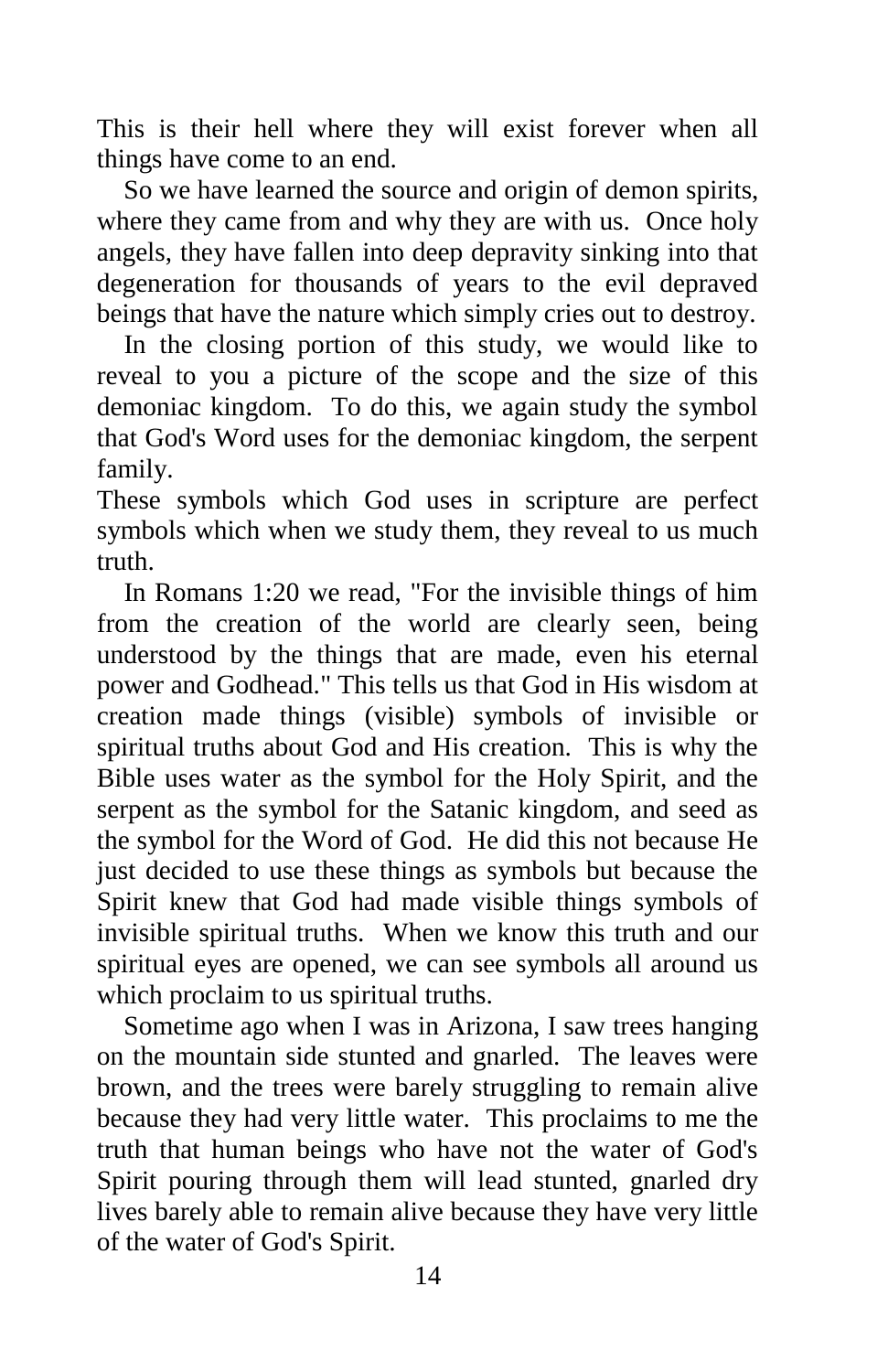The mountains that I saw in Arizona that are in the earth are symbols of the mountains that man had to climb over in order to get back to his perfect union with God which he had before the beginning of the fall. The valleys are symbols of the valleys that he must go through. We can go on and on.

 Each one of these symbols that God has planted in creation are perfect. When we study the symbols, we can learn a lot of truth about the invisible reality that the symbols portray.

 When we study the serpent family, we can learn much truth about the scope and the width of the demoniac kingdom. In the serpent family, there are the large serpents and small serpents. There are very deadly powerful serpents that can kill, and there are tiny small serpents that have no power to hurt or kill, but can only aggravate, frighten, or cause fear.

 In the serpent family, there is the very powerful boa constrictor that can kill. There also is the deadly poisonous rattlesnake. Even so, in Satan's kingdom, there are giants, powerful spirits, that are much stronger than other spirits and have power to lead on to destruction.

 In the serpent family, there are small green snakes which are not poisonous or deadly, and have no power to hurt at all, but can frighten one tremendously. Even so, in Satan's kingdom, there are spirits that are not real powerful, but are spirits of fear that can continually inject lies into a person's mind which causes fear. We can even consider the little worms which are part of the serpent family in the earth which eat the vegetables, which aggravate and which vex humanity.

They are types of the weaker spirits in Satan's kingdom which are not powerful but can be aggravating, vexing, irritating the human race, wearing down the individual's mind working ultimately towards being able to so wear down the mind that they can enter into that person and indwell that person. Then they can begin to work from the inside of that